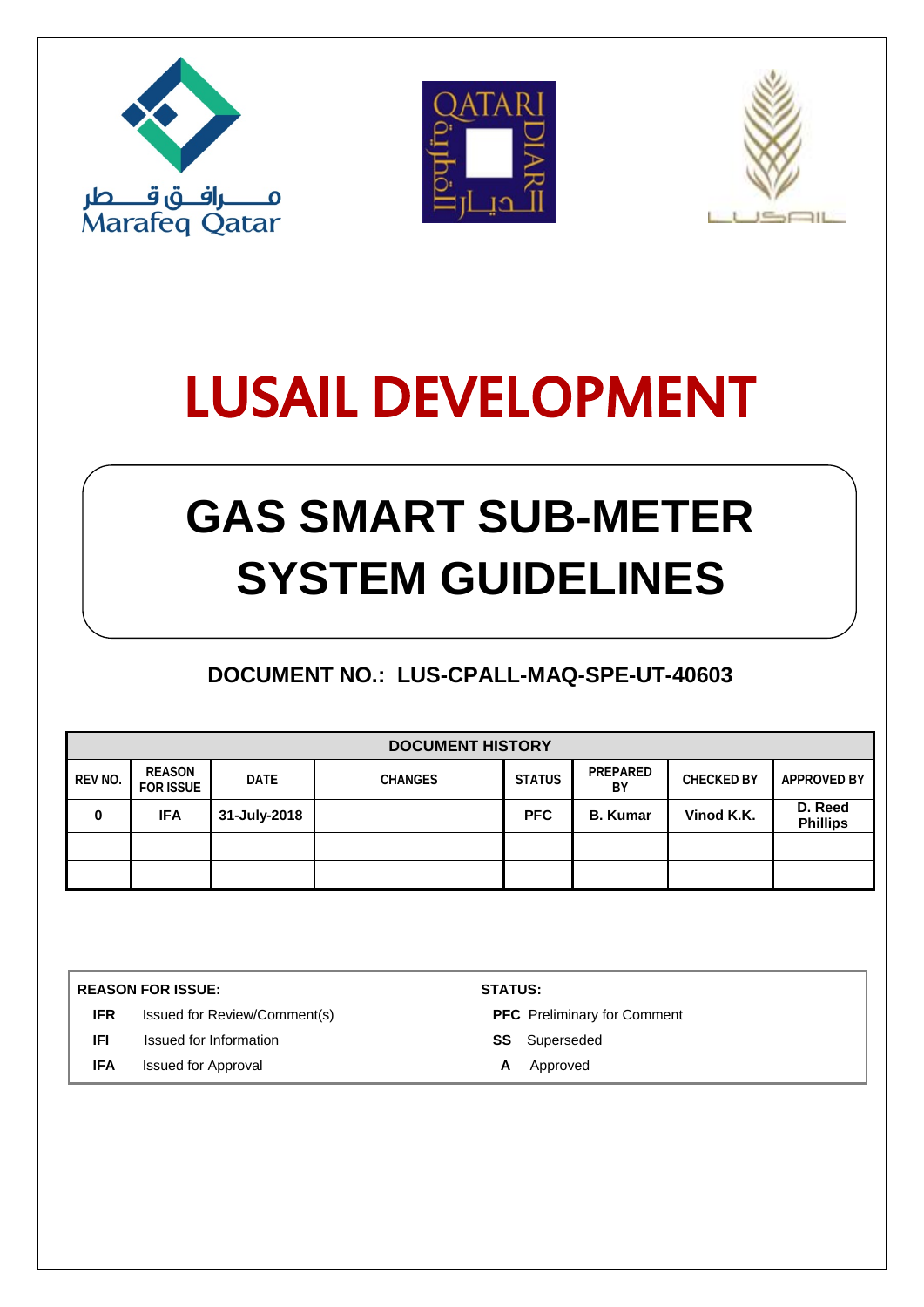



### **Contents**

| 1.1  | <b>INTRODUCTION</b>                                  | $\mathbf{3}$            |
|------|------------------------------------------------------|-------------------------|
| 1.2  | <b>METERING PRINCIPLES</b>                           | $\overline{3}$          |
| 1.3  | <b>COMMUNICATION PRINCIPLES</b>                      | $\overline{\mathbf{4}}$ |
| 1.4  | <b>FUNCTIONS</b>                                     | $\overline{\mathbf{4}}$ |
| 1.5  | <b>QUALITY ASSURANCE</b>                             | 5                       |
| 1.6  | DELIVERY, HANDLING, AND STORAGE                      | 5                       |
| 1.7  | <b>WARRANTY</b>                                      | 5                       |
| 1.8  | <b>BASIC FUNCTIONAL REQUIREMENTS OF AMR SYSTEM</b>   | $6\phantom{1}$          |
| 1.9  | <b>COMMUNICATION</b>                                 | $6\phantom{1}$          |
| 1.10 | <b>DATA ACQUISITION</b>                              | 6                       |
| 1.11 | <b>VALIDATION PROCESS</b>                            | $\overline{7}$          |
| 1.12 | <b>EDITING PROCESS</b>                               | $\overline{7}$          |
| 1.13 | <b>DATA FREEZING</b>                                 | $\overline{7}$          |
| 1.14 | <b>TARIFF RULES</b>                                  | 8                       |
| 1.15 | <b>RESET FUNCTIONS AND HISTORICAL DATA RECORDING</b> | 8                       |
| 1.16 | <b>PERIPHERAL DEVICE</b>                             | 8                       |
| 1.17 | <b>SECURITY AND SEGMENTATION</b>                     | 8                       |
| 1.18 | <b>RECOMMENDED GAS METER MANUFACTURER LIST</b>       | 9                       |
| 1.19 | <b>DOCUMENT SUBMITTALS</b>                           | 9                       |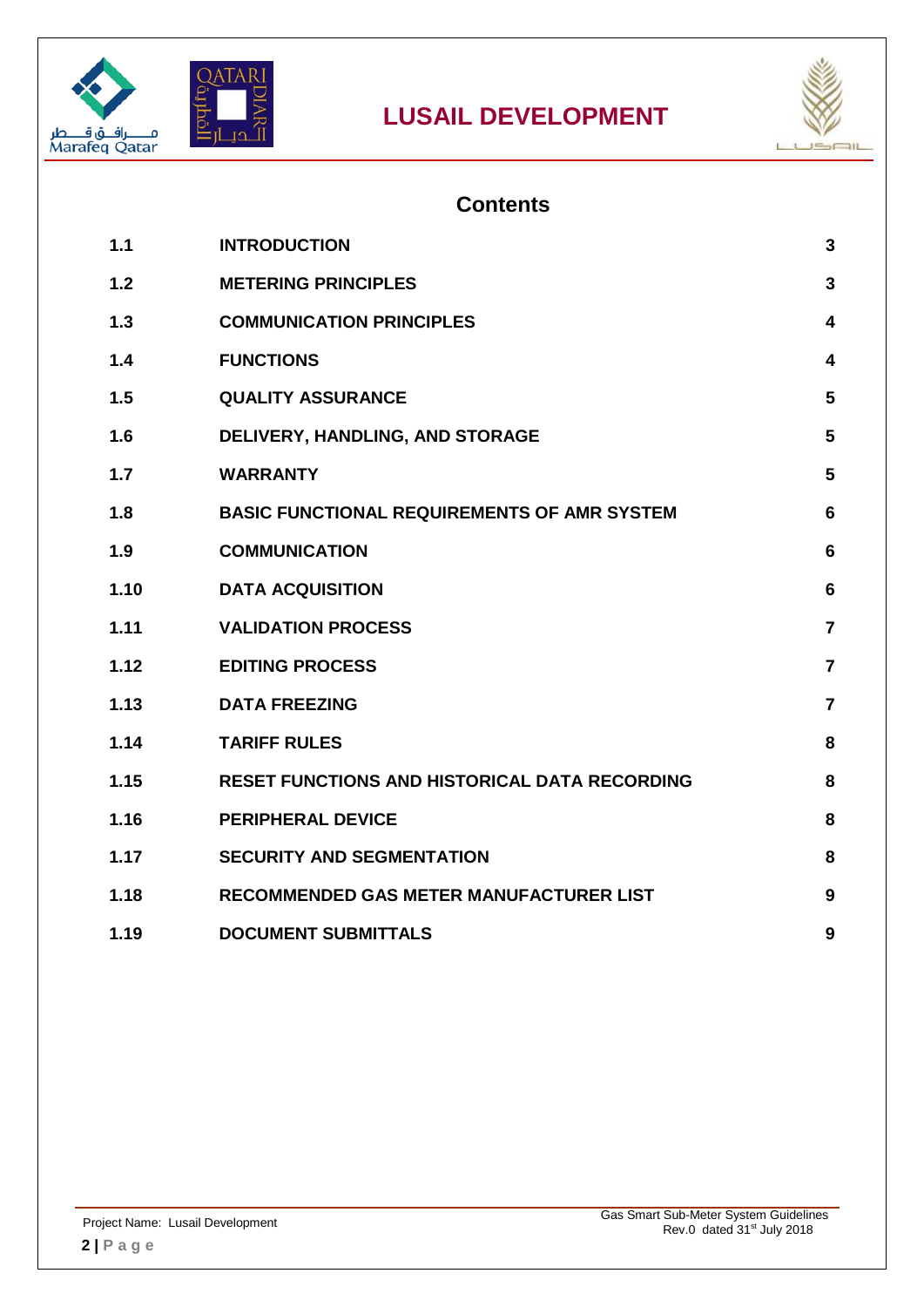



#### <span id="page-2-0"></span>**1.1 INTRODUCTION**

This document sets forth minimal functional requirements for an Automatic Meter Reading (AMR) system of gas sub-meters. Gas sub-meters shall be provided for each tenant and shall measure consumption of gas and store data, communicate with extremely located devices, servers, etc. Technical detail of proposed gas sub-meter shall be submitted by sub-developer in compliance with the guideline for Marafeq's approval. Training for Marafeq's operation & maintenance staff shall be provided / carried out by the manufacturer's experts.

#### <span id="page-2-1"></span>**1.2 METERING PRINCIPLES**

- **A.** The gas sub-meter is integral part of AMR system, the sub-meter shall be capable to read, store, visualize and export meter data. The gas sub-meter data received from the AMR system shall allow charging each tenant for the consumption of gas used on a monthly basis or on other time scales as advised by the client.
- **B.** To ensure AMR data consistency, the industry standard M-Bus (METER BUS) system shall be used as the communication platform.
- **C.** The AMR system shall contain the provision of a seamless integration of any kind of resource/gas meters.
- **D.** The each gas sub-meter shall be installed inside the kitchen or as per IFC design. Marafeq's personnel shall have unconditional access to all gas sub-meters.
- **E.** See Figure 1 for gas sub-metering system concept.
- **F.** The gas sub-meters shall be installed in accordance with manufacturer's instructions.
- **G.** Automatic Meter Reading (AMR) system consists of gas sub-meters at each individual gas user in each building and M-bus master/Data collector. Each gas sub-meter measures and archives the gas usage for the user on which it is installed. Each gas sub-meter shall transmit the archived gas usage data to an M-bus master/Data collector to be installed near to gas control panel or as per site recommendations. Marafeq's personnel shall have unconditional access to M-bus master/Data collector.
- **H.** M-bus master/Data collector shall have Ethernet TCP/IP port and to be able to communicate with AMR system on Ethernet TCP/IP protocol.
- **I.** M-bus master, gas sub-meters, enclosure and accessories shall be supplied, installed and commissioned by the sub-developer as per manufacturer's guideline.
- **J.** M-bus master/Data collector shall be installed in minimum IP 55 enclosure.
- **K.** AMR licensed software shall be provided for meters reading, billing, editing, validating, data freezing and with different tariff rules.
- **L.** M-bus master/Data collector shall be integrated with AMR system on Lusail Integrated Access Network (LIAN) from sub developer telecom room to command and control center's telecom room therefore contractor must follow latest Lusail Smart City Guideline and Lusail Smart Services Interface Guideline for seamless system integration , these guidelines are uploaded on Lusail website.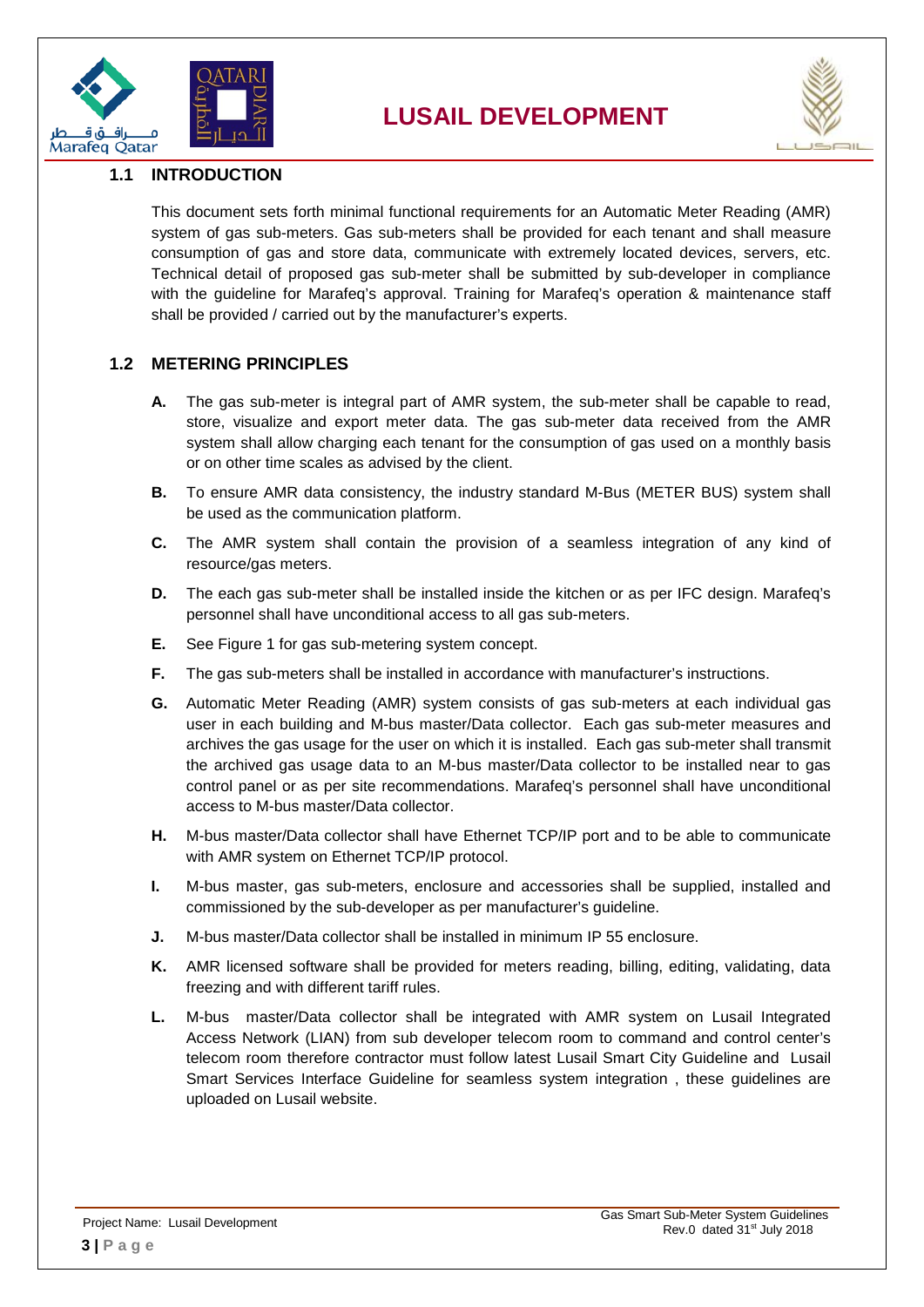



#### <span id="page-3-0"></span>**1.3 COMMUNICATION PRINCIPLES**

- **A.** All gas sub-meters shall be provided with an integral or internal M-Bus communication interface, ensuring real data communication between the gas sub-meters and the AMR System. The meter design shall be compact to be suitable for residential metering application.
- **B.** The individual gas sub-meter data shall be read out by the AMR software through the M-Bus master. On timely scales to be defined by the operator, the AMR software shall receive all meter data automatically based on a present time scheduled reading job, or by a manual data acquisition.
- **C.** The transmission of the gas sub-meter data from the M-Bus Master to the Centralized AMR software on fiber optic network architecture provided by the telecom provider.
- **D.** The individual gas sub-meters are connected on a wired M-Bus network and are connected to a dedicated M-Bus gas master/Data collector. The M-Bus master shall able connect to the telecom room provider switch in the building telecom room on Ethernet TCP/IP protocol.

#### <span id="page-3-1"></span>**1.4 FUNCTIONS**

#### **The gas sub-meter shall have minimum following functions:**

- **A.** Automatically read gas flow, volume.
- **B.** Verify the retrieved gas usage data for each individual gas user is in the expected range and that there are no error codes or other issues that could cause the gas usage data to be incorrect.
- **C.** Store and archive the gas usage data for each gas user.
- **D.** Gas sub- meter shall follow:
	- BS EN 1359:1999 Gas meters. Diaphragm gas meters
	- BS 6400 Specification for the Installation of domestic-sized gas meters maximum
- **E.** Gas sub-meter must not show zero values in case of heavy over gas flow but must be capable of stating at least 20% over maximum gas flow value.
- **F.** Gas sub-meter shall calculate consumption based on EN 1359:1999, EN14236:2008
- **G.** Gas sub-meter shall be able to provide historical data logging of monthly values of 12 months, daily values of 120 days, 1440 hours, event and interval log.
- **H.** Gas meter calibration shall be according to OIML standard and calibration certificate shall be submitted to Marafeq for reference.
- **I.** Power supply subjects to the manufacturer requirement, the gas sub-meter shall be provided with integral lithium battery capable for 10 years operation.
- **J.** Protection class of gas sub-meter shall be IP 54.
- **K.** Operational temperature range shall be (-) 5ºC to (+) 60ºC
- **L.** Gas sub-meter shall be provided with EEPROM based non-volatile memory for data backup.
- **M.** EEPROM shall be capable of being read by external equipment in the event of damage or component failure which renders the sub-meter inoperable.
- **N.** Gas sub-meter shall be provided with LC/ display or mechanical index display.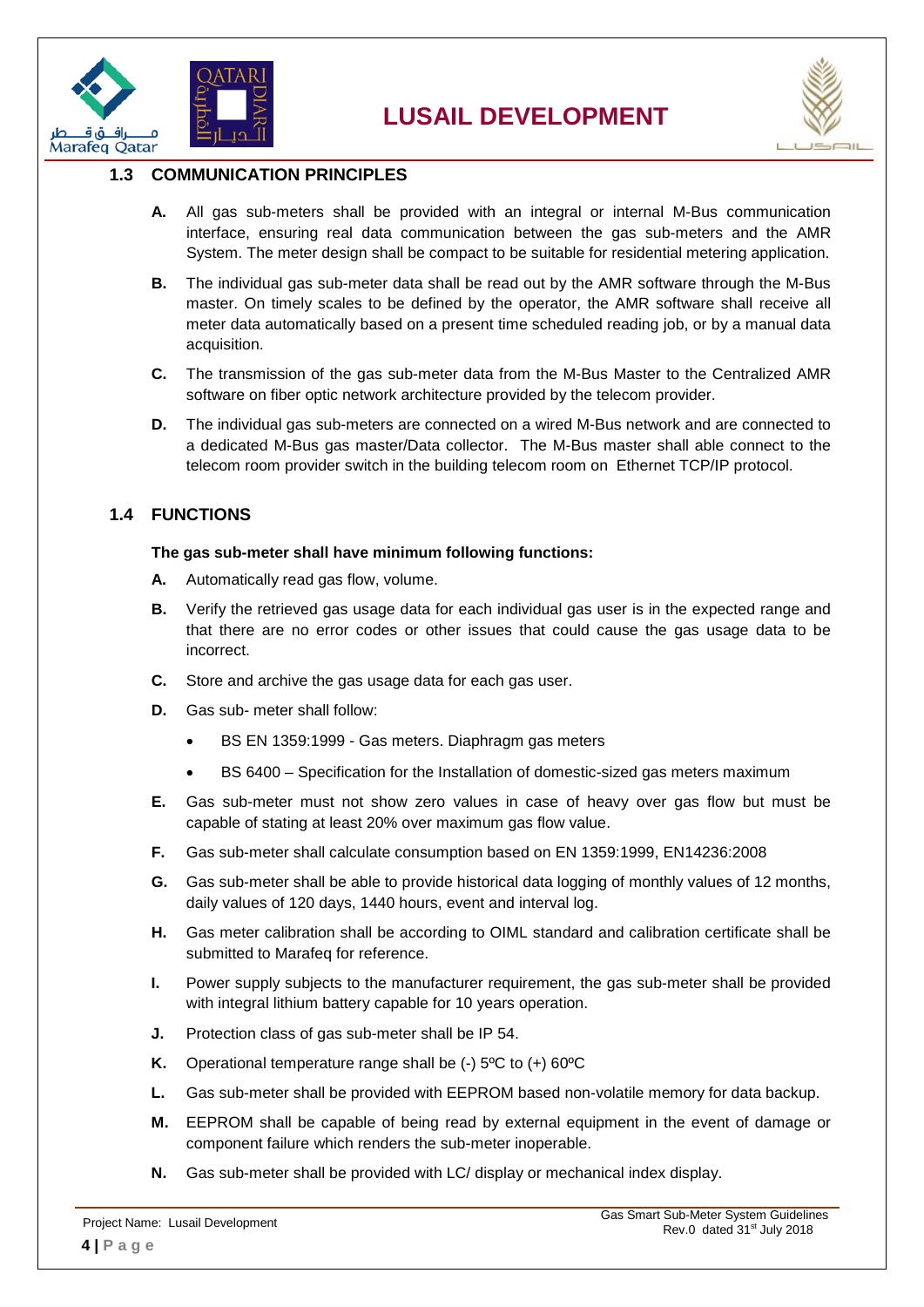





- **O.** Data stored in the gas sub-meter shall not be lost during the calibration or upon loss of power supply or without battery power supply.
- **P.** A communication indicator is lighted when meter is communicating through its communication port.
- **Q.** A low battery indicator shall flash when the battery needs to be replaced.
- **R.** All registered data shall be written in the memory at least once per day and whenever power failure occurs.
- **S.** Alarms shall be generated for the minimum events such as 95 % filling of gas sub-meter memory, password failure, and communication failure.
- **T.** Internal real Time clock with battery backup shall automatically synchronize with AMR system clock, and the calendar shall be corrected for meter service life and automatically compensate for leap year. This sub-metering shall record time based on Qatar standard time.
- **U.** Each gas sub-meter shall be provided with a suitably sized name-plate in non-corrodible material and fastened inside the sub-meter cover. Sub-meter data shall be readable from outside through a glass window. The name-plate shall have minimum following information:
	- 1. Manufacture's name or trademark and place of manufacture
	- 2. Serial number
	- 3. Year of manufacture
	- 4. Operating temperature
	- 5. Maximum operating pressure
	- 6. Accuracy of the gas sub-meter

#### <span id="page-4-0"></span>**1.5 QUALITY ASSURANCE**

- **A.** Provide hardware to manufacturer's latest revision level. Provide hardware release upgrades, on overlapped exchange basis, as issued by manufacturer from date of initial equipment shipment through end of warranty period of the contract.
- **B.** Provide manufacturer's system software upgrades as issued, from date of initial equipment through end of warranty period of contract. Display software revision level on main menus.

#### <span id="page-4-1"></span>**1.6 DELIVERY, HANDLING, AND STORAGE**

- **A.** Delivery, storage, and protection shall be in accordance with manufacturer's recommended procedures.
- **B.** Accept products on site in factory containers and verify any damage.
- **C.** Store products in clean, dry area. Maintain temperature in accordance with NEMA ICS1.

#### <span id="page-4-2"></span>**1.7 WARRANTY**

- **A.** All components shall have a warranty of 2 years from date of handing over.
- **B.** Specified availability shall be maintained throughout warranty period. Failure to achieve specified availability may result in extension of warranty period until specified performance has been met for continuous period equivalent to warranty period.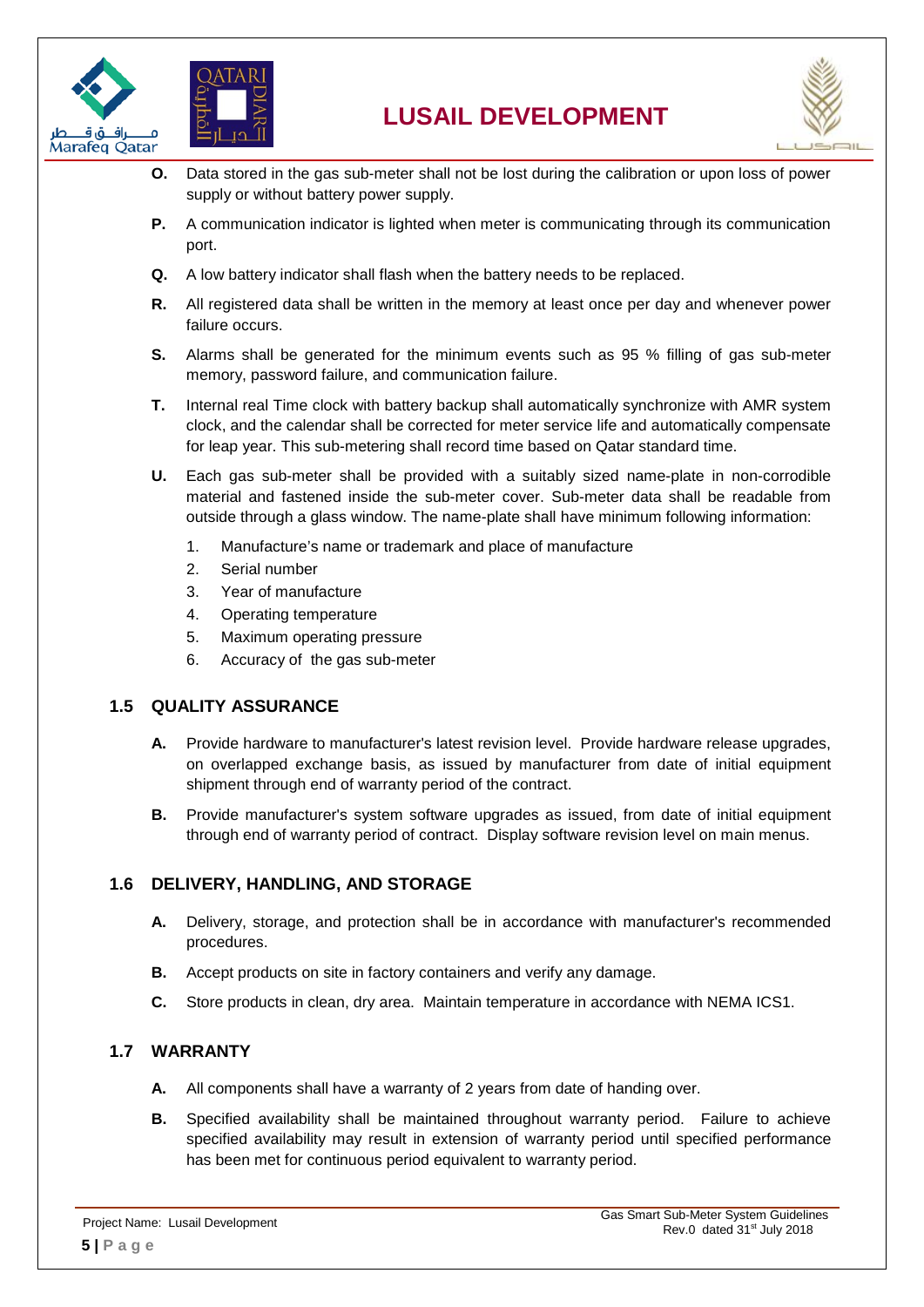



#### <span id="page-5-0"></span>**1.8 BASIC FUNCTIONAL REQUIREMENTS OF AMR SYSTEM**

- **A.** Capability of exporting data in standard formats
	- 1. .txt
	- 2. .xls
	- 3. .xml
	- 4. .CSV
- **B.** Long term data storing archiving functionality
- **C.** Customized data reporting functions
- **D.** Capability of remote access through any internet browser when assigned access is granted.

#### <span id="page-5-1"></span>**1.9 COMMUNICATION**

The gas sub-meter and M-bus master/Data collector shall be provided with multiple communication port and support multiple open protocols. Minimum following communication ports shall be provided in the sub-meter:

- **A.** The interface between gas sub-meters and M-Bus master shall be through M-Bus.
- **B.** Optical communication port in compliance to IEC 62056-21. The optical port shall allow bidirectional communication with a PC for rapid, error free electronic data transfer and to configure the meter.
- **C.** M-bus master shall have Ethernet TCP/IP protocol port to communicate with AMR software.
- **D.** CAT 6 Ethernet cable shall be laid from M-bus master/Data collector to Sub developer telecom room if distance from M-bus master/Data collector to sub-developer telecom room is less than 80 meters else fiber optic cable shall be laid by sub developer as per Lusail smart city guideline, accordingly sub developer needs to provide managed Ethernet/Cu switch with LC/APC redundant ports in compliance with the smart city guideline.
- **E.** A standard serial port (RS485) for M-bus communication with maximum communication speed upto115200 baud rate. Serial port shall support digital communications of internal logical points to other sub-meters and master meter.
- **F.** Sub-meter system shall support the following communication protocols: M-Bus, Optical.

#### <span id="page-5-2"></span>**1.10 DATA ACQUISITION**

- **A.** Meter data acquisition shall be by the following processes:
	- 1. Digital communication between the AMR system and the sub-metering master in each building.
	- 2. Digital communication with Personal computer (PC) or other secondary data acquisition and storage device.
	- 3. Manual entry by authorized personnel.
- **B.** Meter data acquisition through digital communication with the gas sub-metering master in each building shall be initiated by the AMR system due to the following:
	- 1. Automatically on a user defined and selected time interval.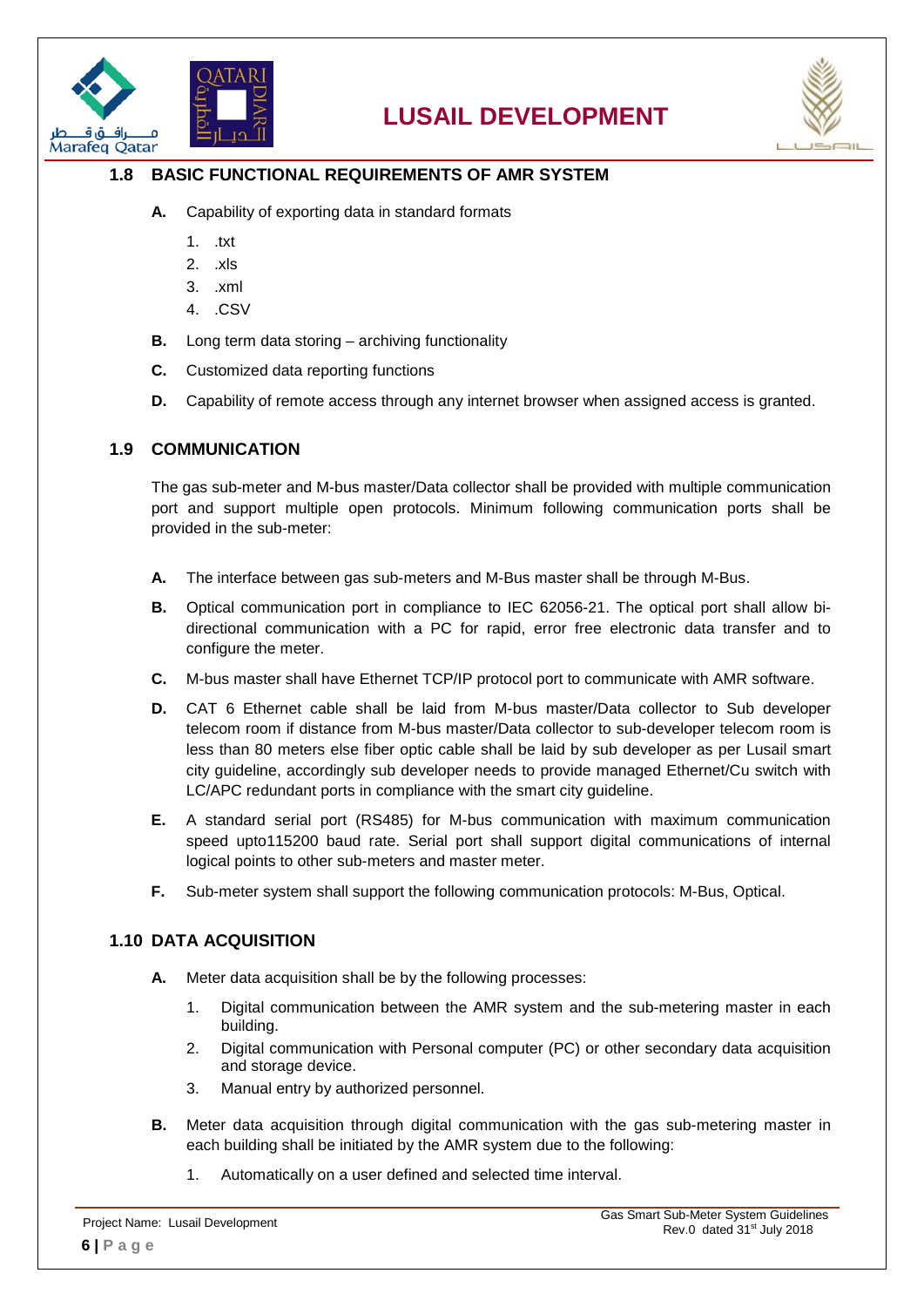





- 2. Manual when selected by the user.
- 3. Automatically when a user defined event occurs.

#### <span id="page-6-0"></span>**1.11 VALIDATION PROCESS**

- **A.** Data validation shall be performed by a series of automatic check routines.
- **B.** As a minimum, the validation program shall verify that the current meter data is within expected ranges for the following parameters:
	- 1. Minimum instantaneous consumption the minimum expected flow through the meter at any time.
	- 2. Maximum instantaneous consumption the maximum expected flow through the meter at any time.
	- 3. Daily consumption the expected flow for each day.
	- 4. Interval consumption expected total flow for the time interval.
	- 5. Daily Consumption
	- 6. Monthly Consumption
- **C.** Customizable validation reports shall be generated following the completion of the validation process.
	- 1. Provide capability to automatically and manually generate the validation report.
	- 2. Provide capability to automatically email validation report to defined email addresses.

#### <span id="page-6-1"></span>**1.12 EDITING PROCESS**

- **A.** Defined users of the system shall have the capability to edit existing meter data, add new meter data, or delete meter data.
- **B.** Original metering data shall be available for retrieval and restoration during the editing process.
- **C.** System shall track and report the following:
	- 1. What metering data was edited?
	- 2. Who performed any metering data edit?
	- 3. The time any metering data was edited.

#### <span id="page-6-2"></span>**1.13 DATA FREEZING**

- **A.** The administrator of the system shall have the capability to freeze any gas sub-metering data for selected period of time. That prevents any further data change. The functionality is used after validation and editing process in order to guarantee that data in the database will remain unchanged.
- **B.** It is possible to unfreeze the data but could be only done by administrator with appropriate rights.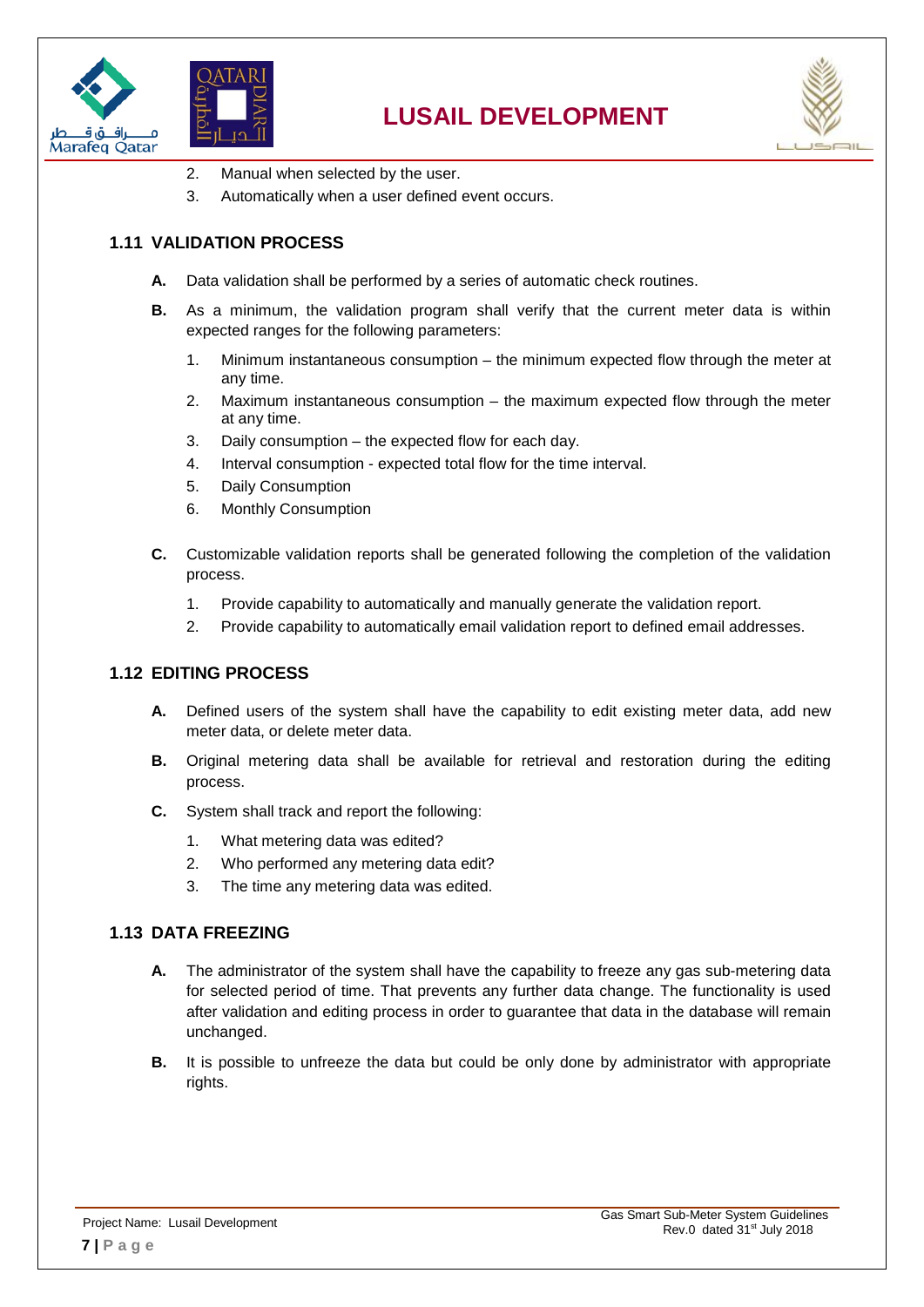



#### <span id="page-7-0"></span>**1.14 TARIFF RULES**

- **A.** The system shall provide the capability of inputting 10 tariff rules and generate reports based on those tariff rules.
- **B.** This option shall allow the user to read the gas sub-meter from the preset list of billing features called billing scheme.
- **C.** The billing feature of the sub-meter shall be displayed on a dialogue box through which one can select the required features and store in the billing scheme. One of many stored billing scheme shall be selected and used for reading the sub-meter for billing purpose.
- **D.** All billing reading taken on a single day shall be appended to one file and stored with user name and the date of reading as a reference and later on it may be exported in a different data format for billing purpose.
- **E.** The reading tariff features are as given below:
	- 1. Gas sub-meter number
	- 2. All consumption registers reading
	- 3. All tariff registers reading
	- 4. All tariff registers stored in the historical data

#### <span id="page-7-1"></span>**1.15 RESET FUNCTIONS AND HISTORICAL DATA RECORDING**

- **A.** The reset shall be carried through one of the following ways:
	- 1. On command from Personal computer (PC)
	- 2. On command via the remote communication interface
	- 3. Automatically under control of gas sub-meter internal clock at specified configurable predetermined time
- **B.** The manual and automatic reset options can be enabled/disabled through configuring the gas sub-meter. Enabling the manual reset shall disable the automatic reset and vice-versa.
- **C.** On every reset all the registered data along with date and time of reset shall be transferred to historical register storage.

#### <span id="page-7-2"></span>**1.16 PERIPHERAL DEVICE**

**A.** Hand Held Unit (HHU)/Personal computer(PC)

Hand Held Unit/PC shall be commonly available and compatible with any gas sub-meter reading software that operates with M-bus, or equivalent protocol as approved by Marafeq.

#### <span id="page-7-3"></span>**1.17 SECURITY AND SEGMENTATION**

Minimum following safety and security features shall be provided:

- **A.** Lockable front access of sub-meter panel.
- **B.** The system shall maintain history of the changes made in the database. The changes' history includes information about the user who has changed and/or deleted information, and about the time when the respective operation was done, as well as the data that have been modified and/or deleted.